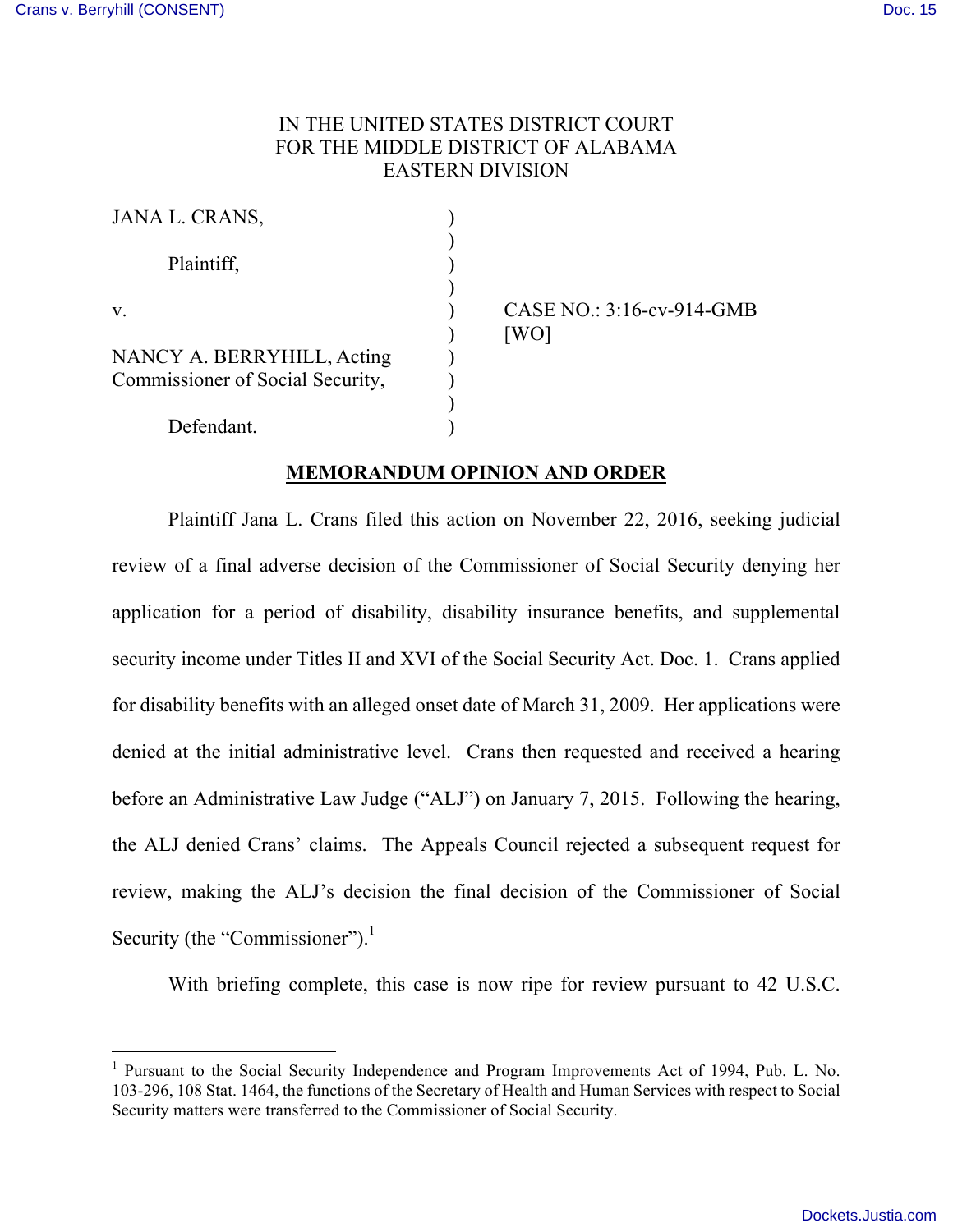$\S$ § 405(g) and 1383(c)(3). The parties have consented to the entry of a final judgment by the undersigned United States Magistrate Judge pursuant to 28 U.S.C. § 636(b), Rule 73 of the Federal Rules of Civil Procedure, and Rule 73.1 of the Local Rules for the United States District Court for the Middle District of Alabama. Docs. 10 & 11. Based upon a review of the evidentiary record, the parties' briefs, and the relevant legal authority, the court finds that the Commissioner's decision is due to be AFFIRMED.

## **I. STANDARD OF REVIEW**

The court reviews a social security case to determine whether the Commissioner's decision "is supported by substantial evidence and based upon proper legal standards." *Lewis v. Callahan*, 125 F.3d 1436, 1439 (11th Cir. 1997). The court "may not decide the facts anew, reweigh the evidence, or substitute its judgment for that of the Commissioner," but rather it "must defer to the Commissioner's decision if it is supported by substantial evidence." *Miles v. Chater*, 84 F.3d 1397, 1400 (11th Cir. 1997) (citations and internal quotation marks omitted). Indeed, the court must affirm the Commissioner's decision "if it is supported by substantial evidence and the correct legal standards were applied." *Kelly v. Apfel*, 185 F.3d 1211, 1213 (11th Cir. 1999) (citing *Graham v. Apfel*, 129 F.3d 1420, 1422 (11th Cir. 1997)).

"Substantial evidence is more than a scintilla—i.e., the evidence must do more than merely create a suspicion of the existence of a fact, and must include such relevant evidence as a reasonable person would accept as adequate to support the conclusion." *Jones ex rel. T.J.J. v. Astrue*, 2011 WL 1706465, at \*1 (M.D. Ala. May 5, 2011) (citing *Lewis*, 125 F.3d at 1440). The court must scrutinize the entire record to determine the reasonableness of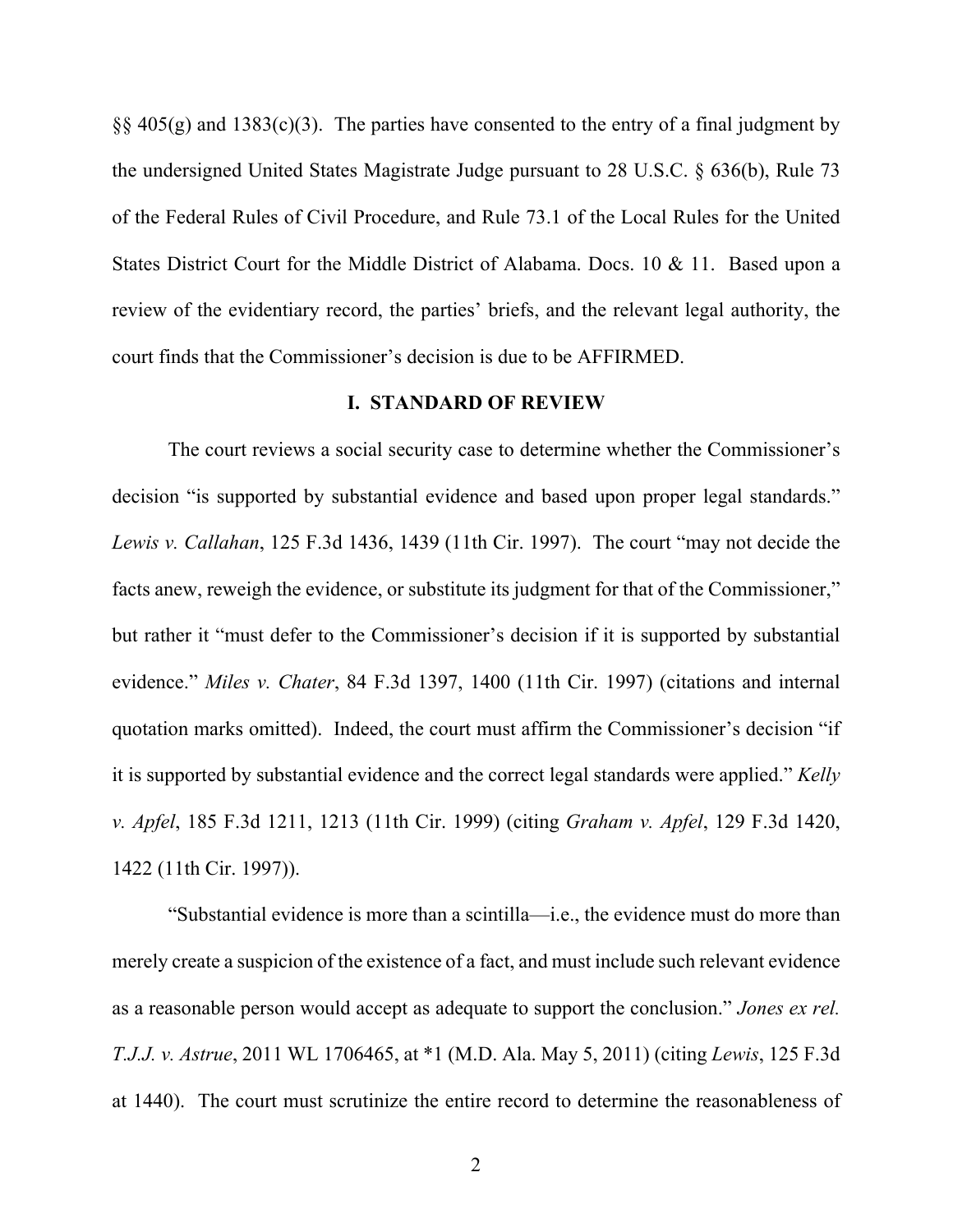the decision reached. *Hale v. Bowen*, 831 F.2d 1007, 1010 (11th Cir. 1987). "If the Commissioner's decision is supported by substantial evidence, the district court will affirm, even if the court would have reached a contrary result as a finder of fact, and even if the court finds that the evidence preponderates against the Commissioner's decision." *Jones*, 2011 WL 1706465, at \*2 (citing *Edwards v. Sullivan*, 937 F.2d 580, 584 n.3 (11th Cir. 1991)). The court will reverse the Commissioner's decision on plenary review if the decision applies incorrect law, or if the decision fails to provide the court with sufficient reasoning to determine that the Commissioner properly applied the law. *Cornelius v. Sullivan*, 936 F.2d 1143, 1145-46 (11th Cir. 1991); *Jones*, 2011 WL 1706465, at \*2 (citing *Keeton v. Dep't of Health & Human Servs.*, 21 F.3d 1064, 1066 (11th Cir. 1994)). There is no presumption that the Commissioner's conclusions of law are valid. *Id.*

### **II. STATUTORY AND REGULATORY FRAMEWORK**

To qualify for disability benefits, a claimant must show the "inability to engage in any substantial gainful activity by reason of any medically determinable physical or mental impairment which can be expected to result in death or which has lasted or can be expected to last for a continuous period of not less than 12 months."  $42 \text{ U.S.C.}$  §  $423(d)(1)(A)$ ;  $42$ U.S.C. § 416(i). A physical or mental impairment is "an impairment that results from anatomical, physiological, or psychological abnormalities which are demonstrated by medically acceptable clinical and laboratory diagnostic techniques." 42 U.S.C. § 423(d)(3). Crans bears the burden of proving that she is disabled, and she is responsible for producing evidence to support her claim. *See Ellison v. Barnhart*, 355 F.3d 1272, 1276 (11th Cir. 2003).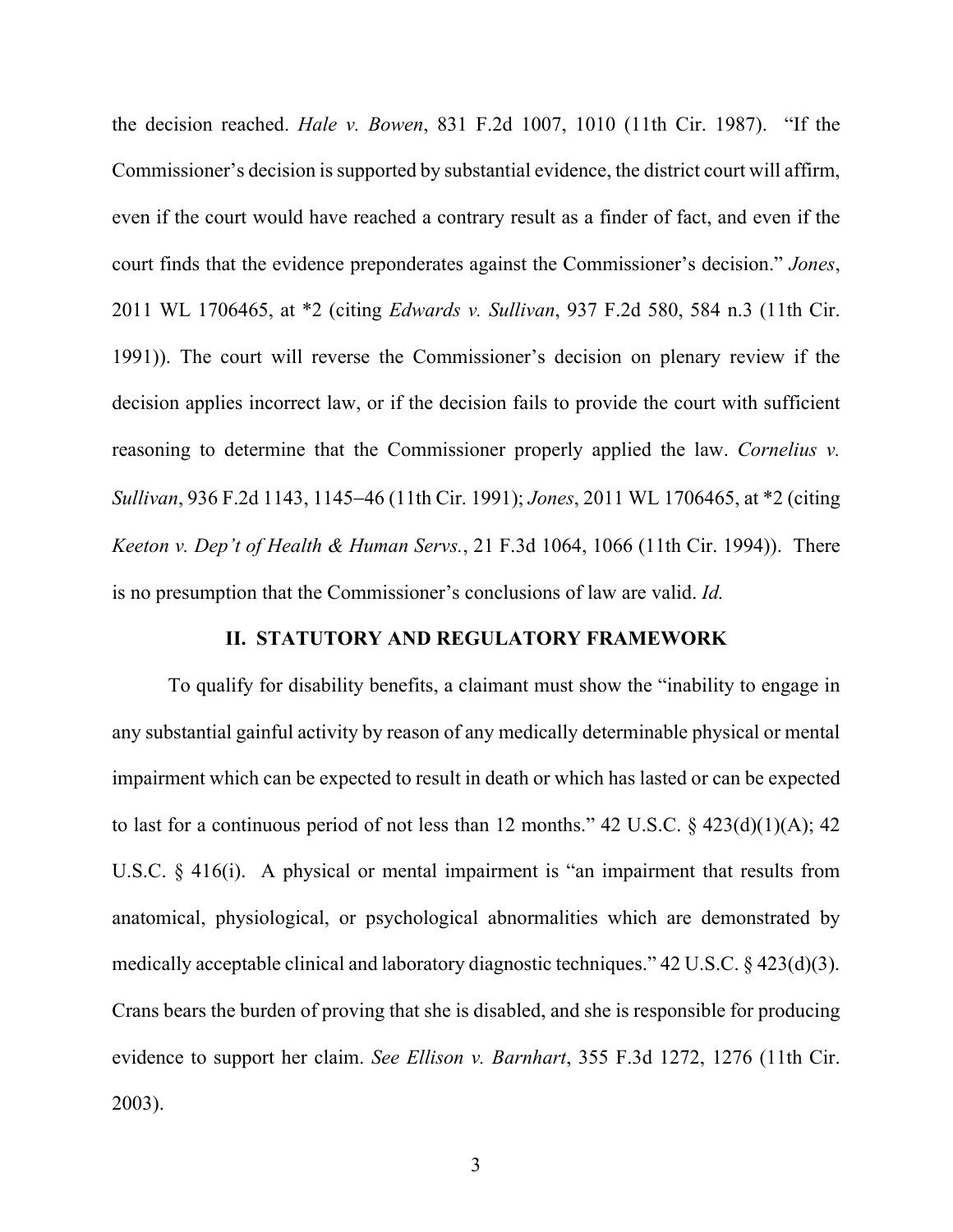Determination of disability under the Social Security Act requires a five-step analysis. 20 C.F.R. § 404.1520(a). Specifically, the Commissioner must determine in sequence:

- (1) Is the claimant presently unemployed?
- (2) Is the claimant's impairment severe?
- (3) Does the claimant's impairment meet or equal one of the specific impairments set forth in 20 C.F.R. Pt. 404, Subpt. P, App. 1?
- (4) Is the claimant unable to perform his or her former occupation?
- (5) Is the claimant unable to perform any other work within the economy?

*McDaniel v. Bowen*, 800 F.2d 1026, 1030 (11th Cir. 1986). "An affirmative answer to any of the above questions leads either to the next question, or, on steps three and five, to a finding of disability. A negative answer to any question, other than step three, leads to a determination of 'not disabled.'" *Id.* at 1030 (quoting 20 C.F.R. § 416.920(a)−(f)). "Once the finding is made that a claimant cannot return to prior work the burden of proof shifts to the Secretary to show other work the claimant can do." *Foote v. Chater*, 67 F.3d 1553, 1559 (11th Cir. 1995) (citing *Gibson v. Heckler*, 762 F.2d 1516 (11th Cir. 1985)).

#### **III. DISCUSSION**

### **A. Facts**

Crans was 42 years old on the alleged disability onset date. She has two years of college-level education and prior work experience in catering and early childhood education.

Crans filed for disability benefits based on headaches, pain in her right knee, and stomach ulcers. The ALJ held an administrative hearing on January 7, 2015. Following that hearing, the ALJ found that Crans suffered from the medically determinable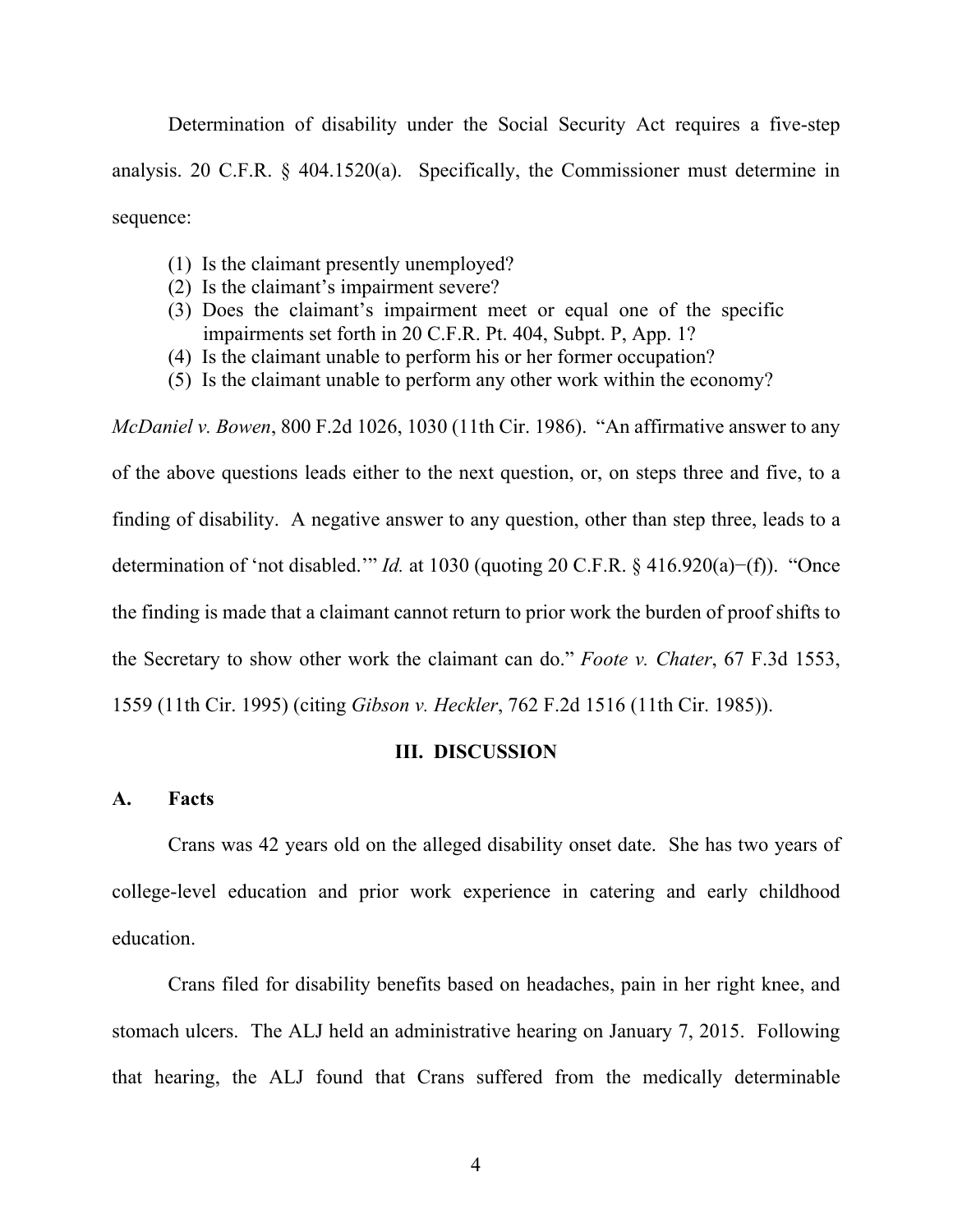impairments ("MDIs") of headaches of unknown etiology, history of gastrointestinal reflux disease, history of gastritis, mild medial compartment and patellofemoral degenerative changes, and tobacco abuse. However, the ALJ also found that none of those impairments, or a combination of those impairments, significantly limited or is expected to significantly limit her ability to perform basic work-related activities for 12 consecutive months; therefore, Crans did not have a severe impairment or combination of impairments at step two of the five-step sequential evaluation process. Based upon this finding, the ALJ concluded that Crans did not have a disability within the meaning of the Social Security Act, and he denied her claims. The ALJ's analysis did not move past step two of the five-step sequential evaluation process.

#### **B. Issue Presented**

The only issue Crans presents for review is whether the ALJ erred in finding that her migraine headaches<sup>2</sup> and other combination of MDIs were non-severe at step two of the five-step sequential evaluation process.<sup>3</sup> Doc. 12. The Commissioner argues that the ALJ made proper determinations supported by substantial evidence in the record as a whole. Doc. 13. After careful consideration of the parties' arguments, the applicable authority, and the record, the court finds that the Commissioner's decision is due to be affirmed because it is supported by substantial evidence and the proper legal standards

 $2$  Although Crans' brief describes her headaches as "migraines," the medical records routinely reference her complaints of "headaches" rather than migraines.<br><sup>3</sup> These are the "issues presented" by Crans in her brief. *See* Doc. 12 at 1. Any other issue not raised before

the court is deemed waived. *See Dial v. Berryhill*, 2017 WL 459859, at \*3 (M.D. Ala. Feb. 2, 2017) (citing *Simpson v. Comm'r of Soc. Sec.*, 423 F. App'x 882, 885 (11th Cir. 2011) (concluding in a social security case that issues not raised before the district court are waived)).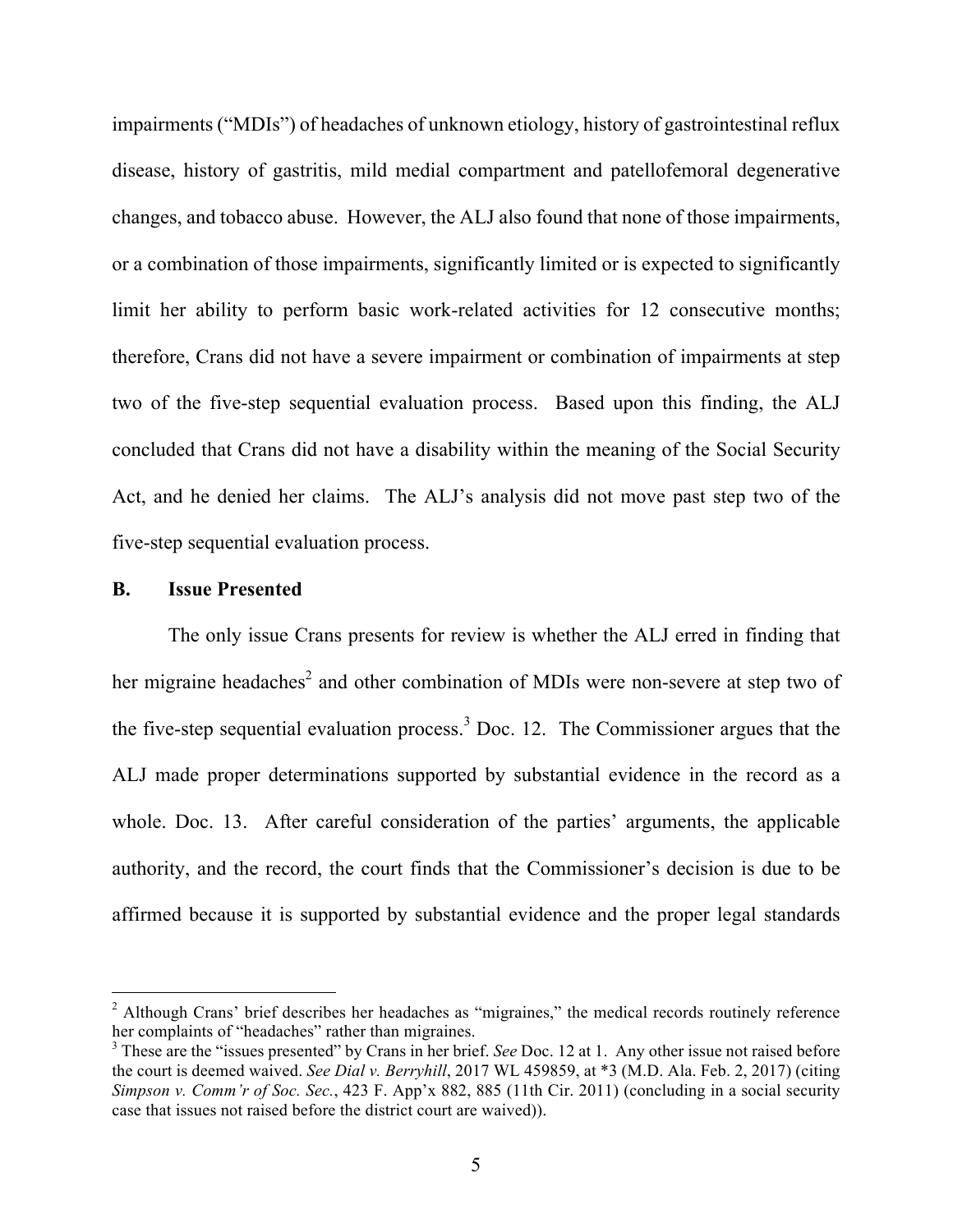were applied, as explained below.

#### **C. Analysis**

The Commissioner determined that Crans' MDIs, which include headaches and knee pain, both singularly and in combination, were not severe. Crans contends that the ALJ's decision should be reversed because it is based on improper legal standards with respect to the severity of her MDIs. The court, however, does not agree, as the record reflects that the ALJ provided a comprehensive and reasonable explanation for finding Crans' MDIs non-severe and this explanation is supported by substantial evidence in the record.

The regulations define a non-severe impairment as one that "does not significantly limit [the claimant's] physical or mental ability to do basic work activities." 20 C.F.R. § 404.1522(a); Social Security Ruling 85-28. The Eleventh Circuit provides that "an impairment can be considered as not severe only if it is a slight abnormality which has such a minimal effect on the individual that it would not be expected to interfere with the individual's ability to work, irrespective of age, education, or work experience." *Brady v. Heckler*, 724 F.2d 914, 920 (11th Cir. 1984). The ALJ expressly acknowledged this standard in his decision and further noted that the guidance provided in Social Security Ruling 85-28—which clarifies the policy for determining when a claimant's MDIs can be found not severe—was carefully considered and applied to the facts of this case.

The ALJ rejected Crans' claims that she suffered from severe MDIs for several reasons. First, the ALJ noted Crans' admission that her MDIs do not interfere with her ability to perform many activities of daily living, such as tending to her personal care,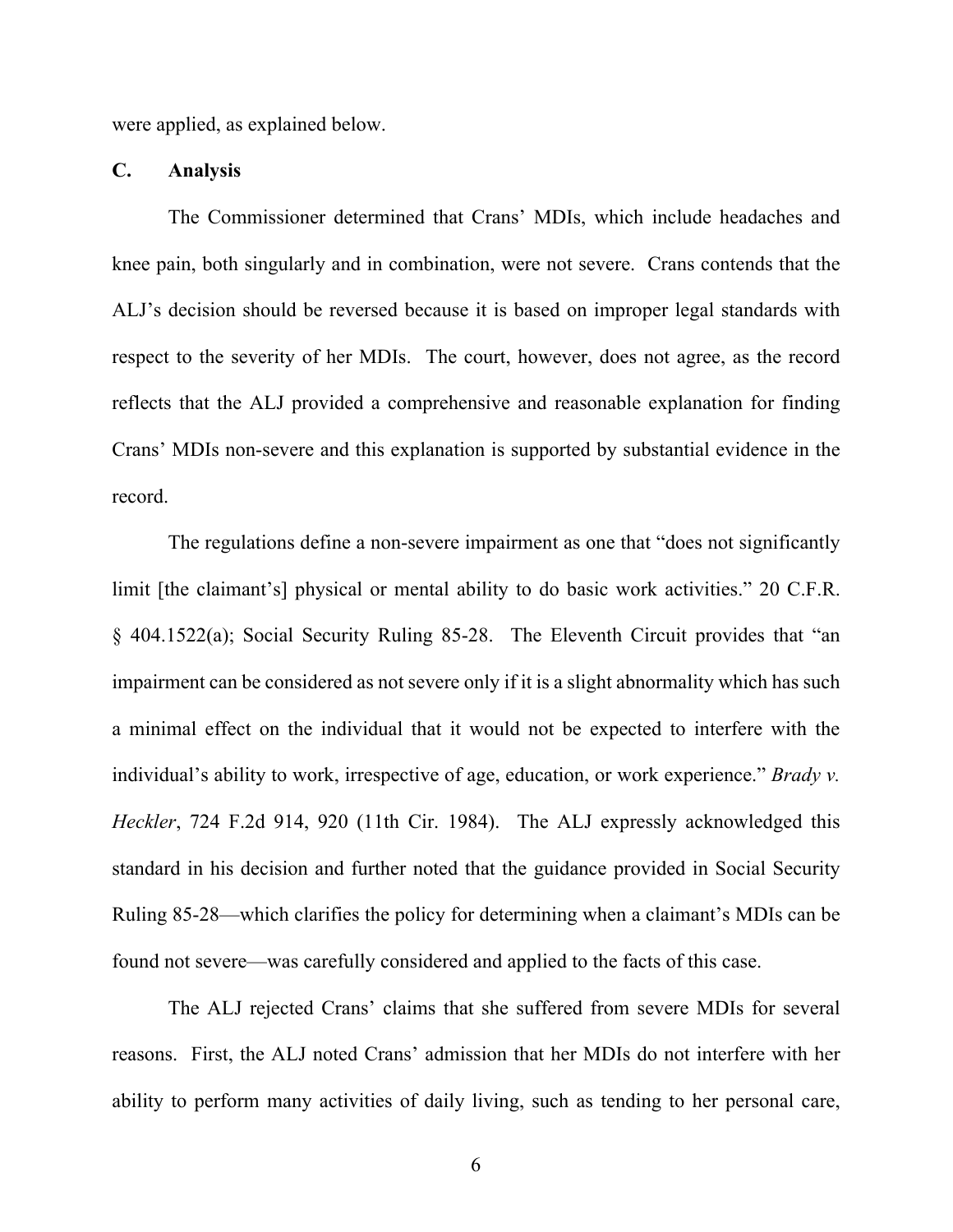preparing meals, doing household chores, shopping, paying bills, and counting change. Second, while the medical records reflect that Crans complained to medical providers of constant headaches and intermittent knee and stomach pain, there is no indication in the record that she was ever in acute distress, and the record also reflects that her MDIs were treated conservatively with medication. Third, a Medical Source Statement completed by Dr. Celtin Robertson indicates that Crans' MDIs do not limit her ability to perform basic work activities.<sup>4</sup> Indeed, Dr. Robertson opined that Crans has no limitations on her ability to walk, stand, and sit; she does not need to use an assistive device; her fine and gross manipulation abilities are not limited; and she has no postural and environmental limitations. The only limitation Dr. Robertson placed on Crans was to restrict herself to occasional lifting of objects weighing 25 to 50 pounds due to pain and decreased mobility in her knee. Finally, the ALJ found Crans' subjective complaints about the severity of her MDIs not credible because she claimed on two different occasions that her pain medication had been stolen so that she could obtain refills, she rejected treatment of her right knee and hip despite claiming that they caused her pain, and she was repeatedly described by medical providers as neurologically intact and in no acute distress.

The ALJ's explanation for finding Crans' MDIs not to be severe is supported by substantial evidence. Crans claims that she has been suffering from headaches for ten to

 <sup>4</sup> "Under the regulations, 'basic work activities' include physical functions, such as walking, lifting, pushing, or reaching, and also include mental functions, such as understanding, carrying out, and remembering simple instructions; using judgment; responding appropriately to supervision, co-workers, and usual work situations; and dealing with changes in a routine work setting." *Gray v. Comm'r of Soc. Sec.*, 426 F. App'x 751, 753 (11th Cir. 2011) (citing 20 C.F.R. § 404.1521(b)(1–6)).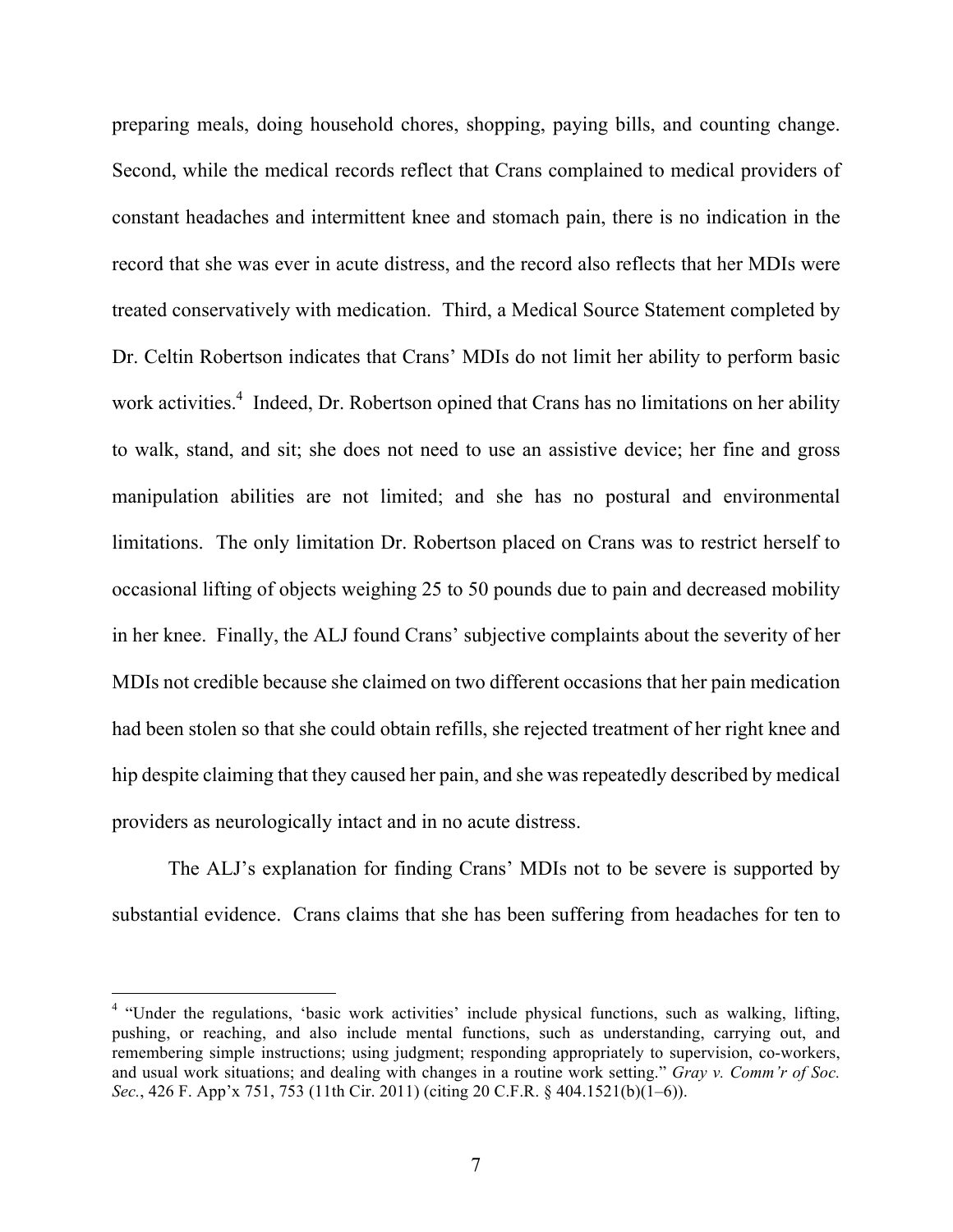fifteen years with a disability onset date of March 31, 2009. However, when she reported to the emergency room at East Alabama Medical Center ("EAMC") on June 22, 2011 and July 30, 2013 for a toothache and cut to the hand, respectively, she did not complain of migraines or headaches, and she was noted not to be in acute distress. When Crans presented to the EAMC emergency room on October 3, 2014, she complained of a headache and right knee pain, but she refused evaluation of her knee and hip and only requested a refill of her pain medication, which she claimed had been stolen. Crans was described as "grossly intact" neurologically and not in any distress at this visit. When she presented to the EAMC emergency room on April 3, 2014 for another headache, she claimed again that her pain medication had been stolen, but she also reported that her headaches were relieved with medication.

Crans was also treated on multiple occasions at Mercy Medical Clinic, which provides primary care for residents of Lee County, Alabama who do not have medical insurance.<sup>5</sup> The treatment notes from those visits, however, mainly reflect Crans' subjective complaints of headaches and—very intermittently—right knee pain, and her prescriptions and refill requests for her pain medication. Indeed, the treatment notes consist primarily of cursory notations by the treating medical provider and prescription refill requests. Crucially, they contain no significant findings regarding Crans' MDIs, including her headaches, which form the crux of her disability claims. In fact, the record contains no opinions from any physician indicating that any of Crans' MDIs cause functional

 <sup>5</sup> *See* http://almercymedical-org.doodlekit.com/ (last visited October 17, 2017).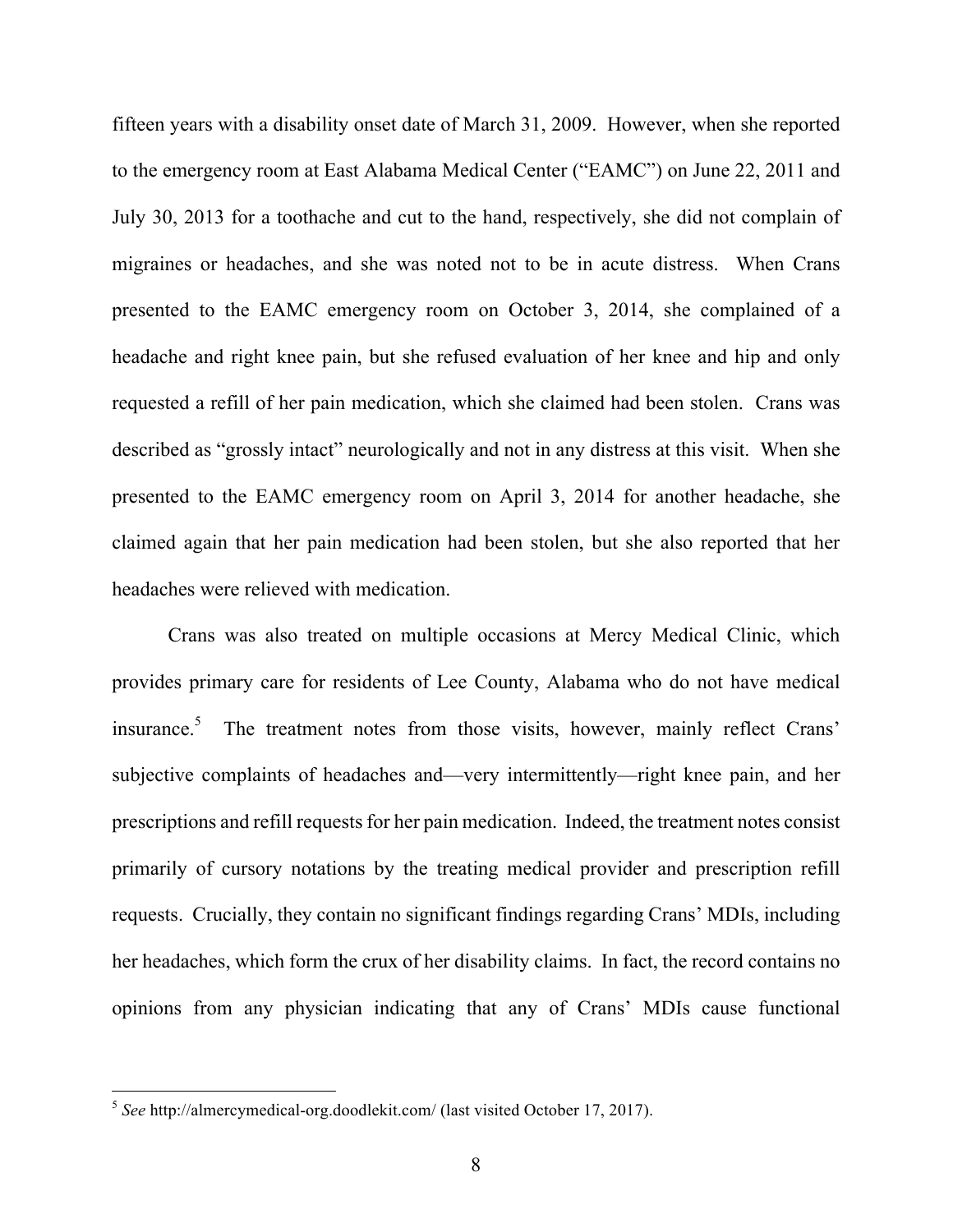limitations and would affect her ability to perform basic work activities. The only functional limitation imposed by a physician is Dr. Robertson's opinion that Crans should only occasionally lift objects weighing 25 to 50 pounds due to knee pain and decreased range of motion in her knee. However, the ALJ assigned this portion of Dr. Robertson's opinion only "some weight" because it was inconsistent with his own objective findings, and the court sees no reason to reject this assessment particularly when Crans has not challenged the specific weight the ALJ assigned to Dr. Robertson's opinion.

In an effort to establish the severity of her MDIs, Crans points the court to her subjective complaints of headaches to medical providers and to her testimony at the administrative hearing, where she complained of migraine headaches lasting all day, every day, and also testified that she had to stop working because her headaches had become so severe and the medications she takes for them "make [her] stupid." Crans' subjective allegations, however, do not compel the ALJ to find that her headaches or knee pain were severe impairments because the ALJ did not find her testimony fully credible and articulated clear and specific reasons for this finding. *See Diel v. Astrue*, 2012 WL 3231058, at \*5 (M.D. Fla. Aug. 6, 2012).

Crans also contends that the ALJ committed reversible error by relying on her inability to afford medical treatment in concluding that her MDIs were not severe. While the ALJ did note that Crans has not received the type of medical treatment that might be expected for a totally disabled individual, the record does not reflect that Crans' lack of financial means prevented her from seeking treatment. Crans was being treated at Mercy Medical Clinic, which provides primary care to uninsured individuals. Moreover, Crans'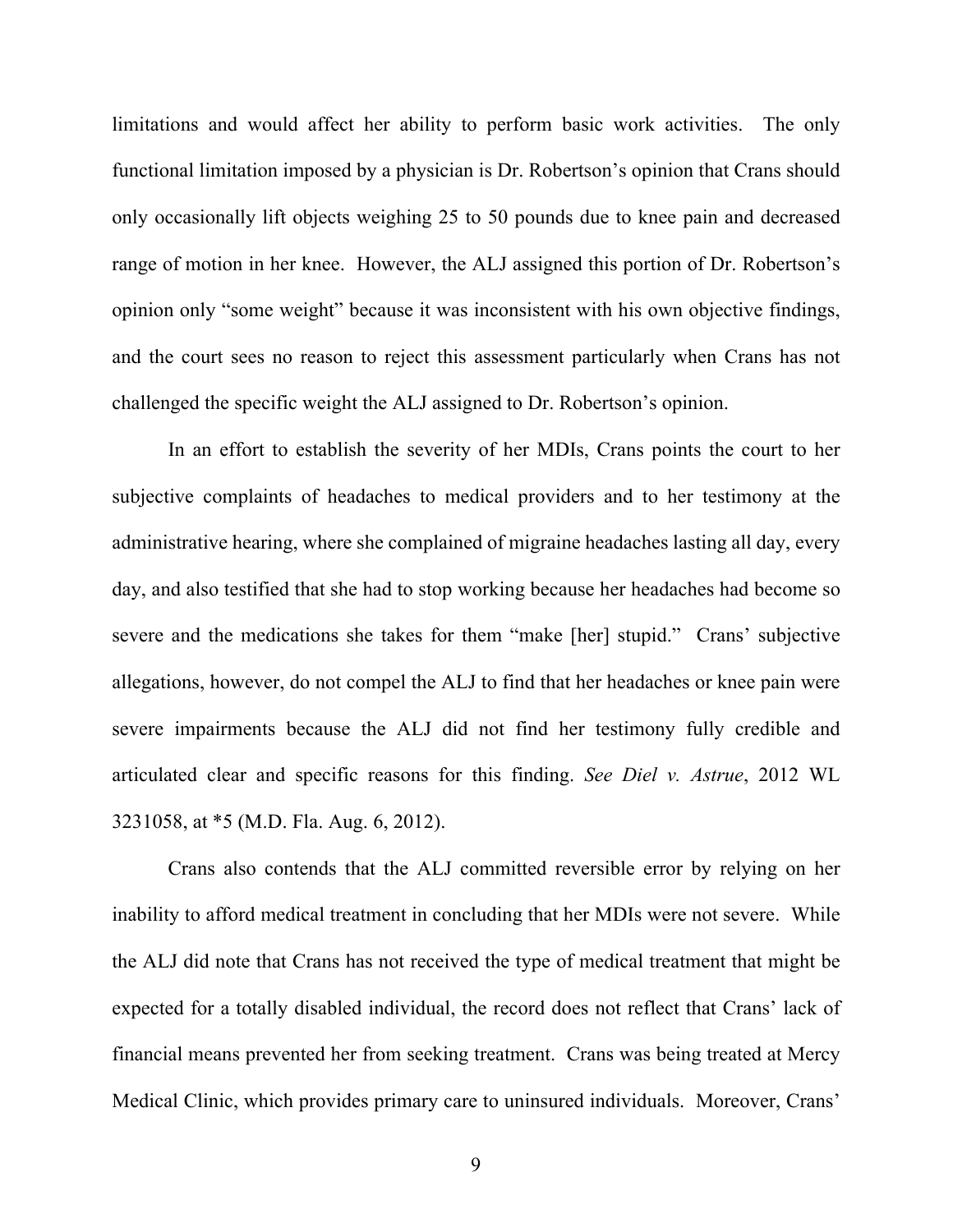references in the record to an inability to afford continued treatment are in the context of obtaining massages and chiropractic therapy, not primary care. To the contrary, the record indicates (although it is somewhat unclear) that Mercy Medical Clinic was attempting to obtain additional imaging for Crans, but that she needed to turn in additional paperwork, which she did not do.

There is no dispute in the record that Crans has complained of chronic headaches and intermittent knee pain and that she has been diagnosed with both. However, "the mere diagnosis of [a condition] says nothing about the severity of the condition." *Higgs v. Bowen*, 880 F.2d 860, 863 (6th Cir. 1988). "A diagnosis or a mere showing of a 'deviation from purely medical standards of bodily perfection or normality' is insufficient; instead, the claimant must show the effect of the impairment on her ability to work." *Wind v. Barnhart*, 133 F. App'x 684, 690 (11th Cir. 2005) (quoting *McCruter v. Bowen*, 791 F.2d 1544, 1547 (11th Cir. 1986)). Crans has not identified any medical records showing the effect of her MDIs on her ability to work or that her MDIs affected her ability to perform basic work activities. No examining or treating source has placed disabling limitations on Crans' ability to work, and the simple fact that she has been diagnosed with a MDI is not enough to establish that it is a severe impairment. *See Diel*, 2012 WL 3231058, at \*4.

This court's review of a determination by the Commissioner that a claimant is not disabled is limited to whether the ALJ's decision is supported by substantial evidence and based upon proper legal standards. *See Mahan v. Berryhill*, 2017 WL 3670971, at \*8 (S.D. Ala. Aug. 24, 2017). It is not the court's place to "decide the facts anew, reweigh the evidence, or substitute [its] judgment for that of the Commissioner," even if the court